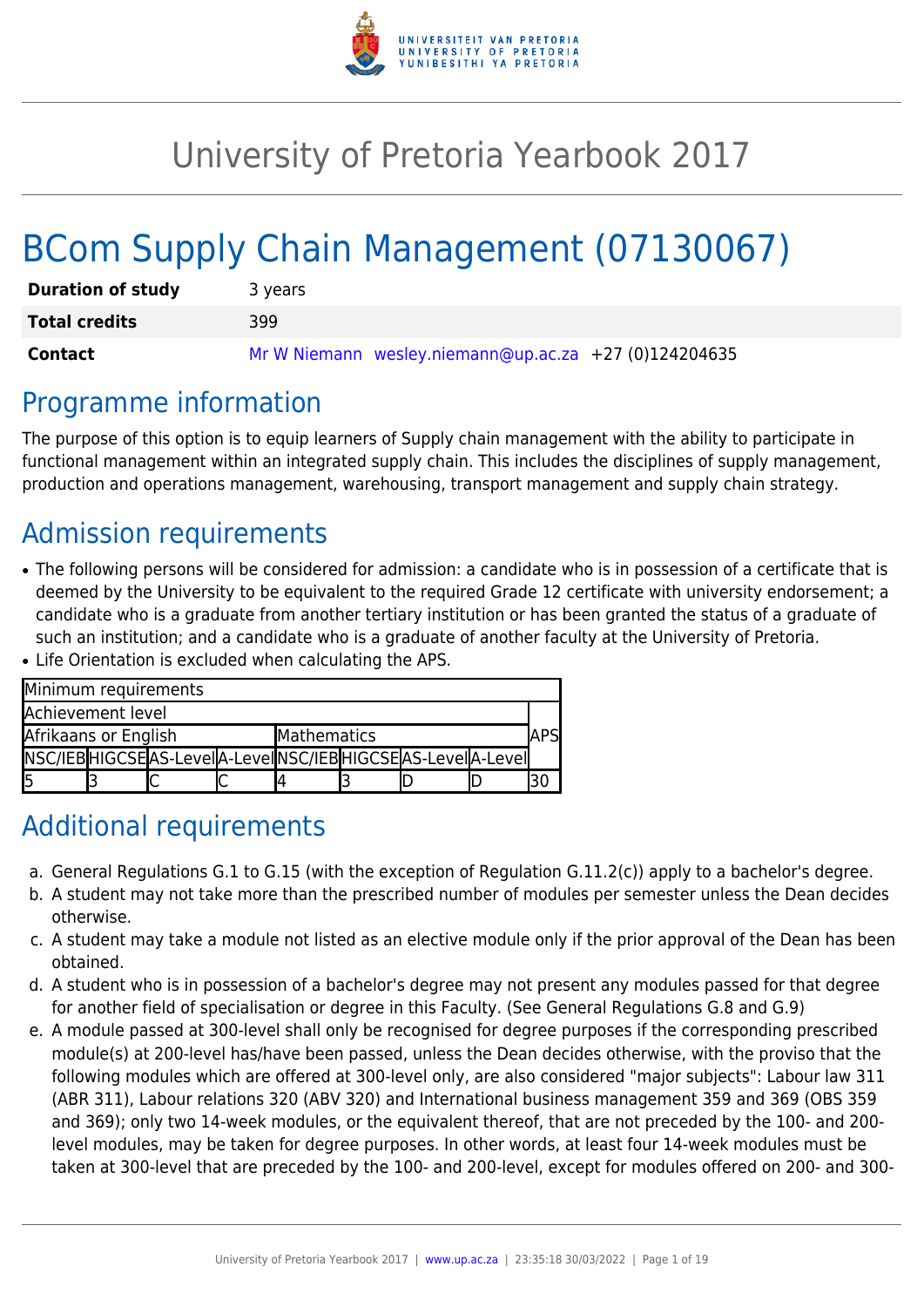

level only.

- f. A module already passed may only be repeated with the approval of the Dean.
- g. A module passed may not be taken into account for more than one degree or field of specialisation.
- h. It remains the student's responsibility to ascertain, prior to registration, whether all the modules he/she intends taking can be accommodated in the class, test and examination timetables.
- i. The Faculty of Economic and Management Sciences supports an outcomes-based education system and places a high premium on the development of specific academic competences. Class attendance in all modules and for the full duration of all programmes is therefore compulsory for all students.
- j. The Dean has the right of authorisation regarding matters not provided for in the General Regulations or the Faculty Regulations.

## Other programme-specific information

**Note**: See the alphabetical list of modules for prerequisites of all modules.

FRK 122 is a terminating module. Candidates will not be able to continue with Financial accounting in the second or third year.

FBS 212 and 222 are terminating modules. Candidates will not be able to continue with Financial management at 300-level.

### **Specialisation modules**: OBS 316 and 326.

### **"Major subject"**

To be considered a "major subject" the equivalent of four 14-week modules, including two at 300-level, must be passed provided that:

- the following modules which are offered at 300-level only, are also considered "major subjects": Labour law 311 (ABR 311), Labour relations 320 (ABV 320), and International business management 359 and 369 (OBS 359 and 369);
- only two 14-week modules, or the equivalent thereof, that are not preceded by the 100- and 200-level modules, may be taken for degree purposes. In other words, at least four 14-week modules must be taken at 300-level that are preceded by the 100- and 200-level, except for modules offered on 200- and 300-level only.

## Promotion to next study year

According to General Regulation G.3 students have to comply with certain requirements as set by the Faculty Board.

- a. A student must pass at least 4 core semester or 2 core year modules to be admitted to the subsequent year of study.
- b. If a student has passed less than the required minimum of 4 core semester or 2 core year modules, he/she will not be readmitted to the Faculty of Economic and Management Sciences. Such a student may apply in writing to the Faculty's Admissions Committee to be readmitted conditionally – with the proviso that the Admissions Committee may set further conditions with regards to the student's academic progress. The Faculty's Admissions Committee may deny a student's application for readmission.
- c. If a student has been readmitted conditionally, his/her academic progress will be monitored after the first semester examinations to determine whether he/she has complied with the requirements set by the Admissions Committee. If not, his/her studies will be suspended.
- d. A student whose studies have been suspended because of his/her poor academic performance has the right to appeal against the decision of the Faculty's Admissions Committee.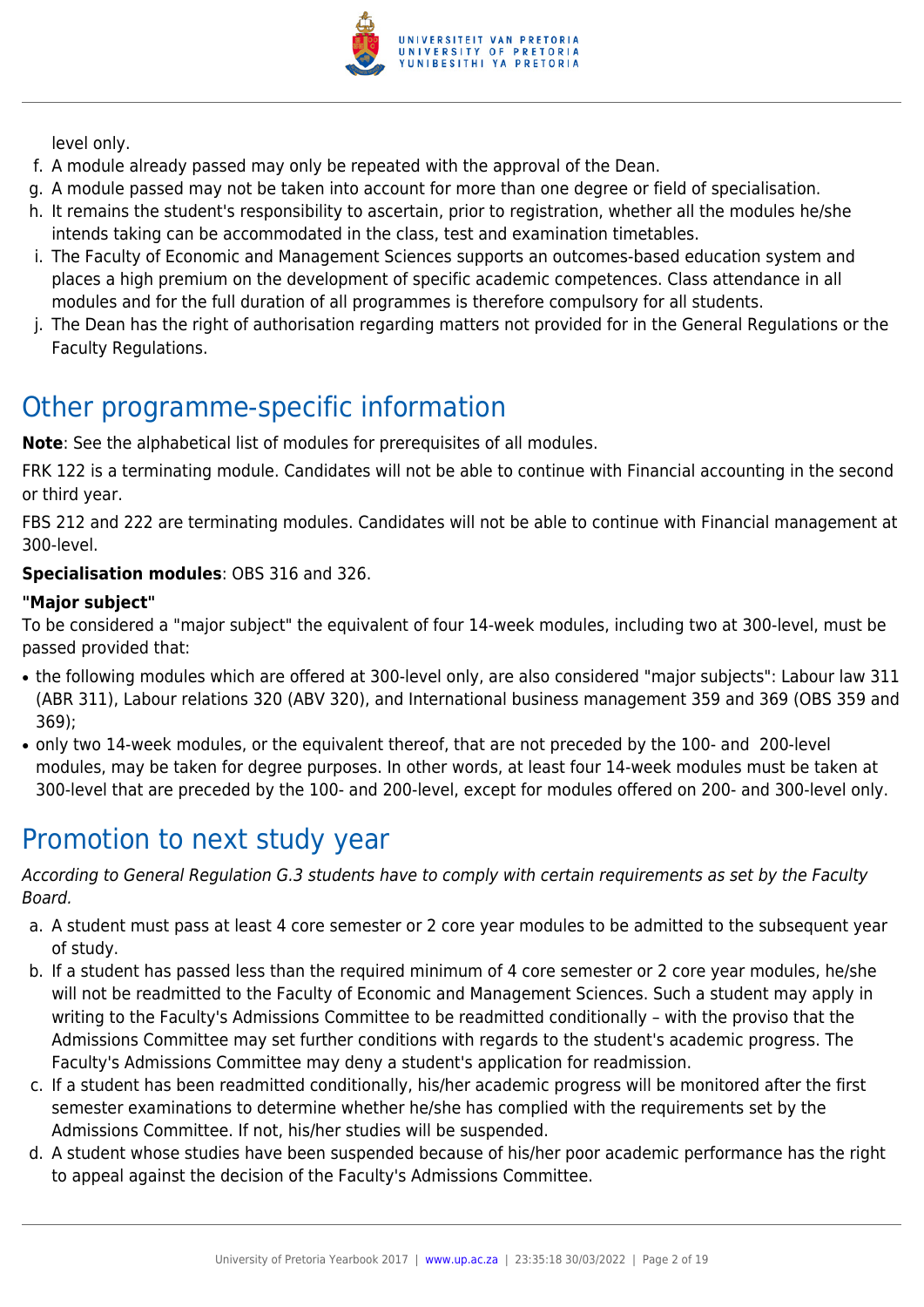

- e. A student may be refused promotion to a subsequent year of study if the prescribed tuition fees are not paid.
- f. A student may be refused admission to the examination, or promotion to a subsequent year of study or promotion in a module (if applicable) if he/ she fails to fulfil the attendance requirements. Class attendance in all modules and for the full duration of all programmes is compulsory for all students.

## Pass with distinction

- a. A degree may be awarded with distinction provided the candidate meets the following criteria:
- i. Completes the degree within three years;
- ii. Obtains a Cumulative Grade Point Average CGPA) of 75%;
- iii. Repeated passed modules will not be considered. The initial pass mark of module will be used when calculating the GPA.
- b. Transferees from other faculties and from other universities who still complete their bachelor degrees (including credits transferred and recognised from the degrees they registered for originally) within three years will be considered as exceptional cases by the Dean.
- c. The GPA will be not be rounded up to a whole number.
- d. Exceptional cases will be considered by the Dean.

## General information

### **Minimum requirements for bachelor's degrees; semester and year modules; new regulations**

- 1. Students who commenced their studies before 2015 must complete the programme in terms of the curriculum of the year in which they commenced their studies, or in terms of the curriculum of the year in which they switched to their current field of specialisation. Students who prefer to do so may, however, apply to change over to the latest curriculum, but then they should comply with all the requirements thereof and they may not revert to the regulations of an earlier year.
- 2. Students who are registering for a degree programme for the first time in 2015 must take the modules indicated under the particular field of specialisation.

**Please note**: Only two 14-week modules, or the equivalent thereof, that are not preceded by the 100- and 200 level modules, may be taken for degree purposes. In other words, at least four 14-week modules must be taken at 300-level that are preceded by the 100- and 200-level, except for modules offered on 200- and 300-level only. It is thus the responsibility of students to ensure before registration, that their curricula comply with all the requirements of the applicable regulations.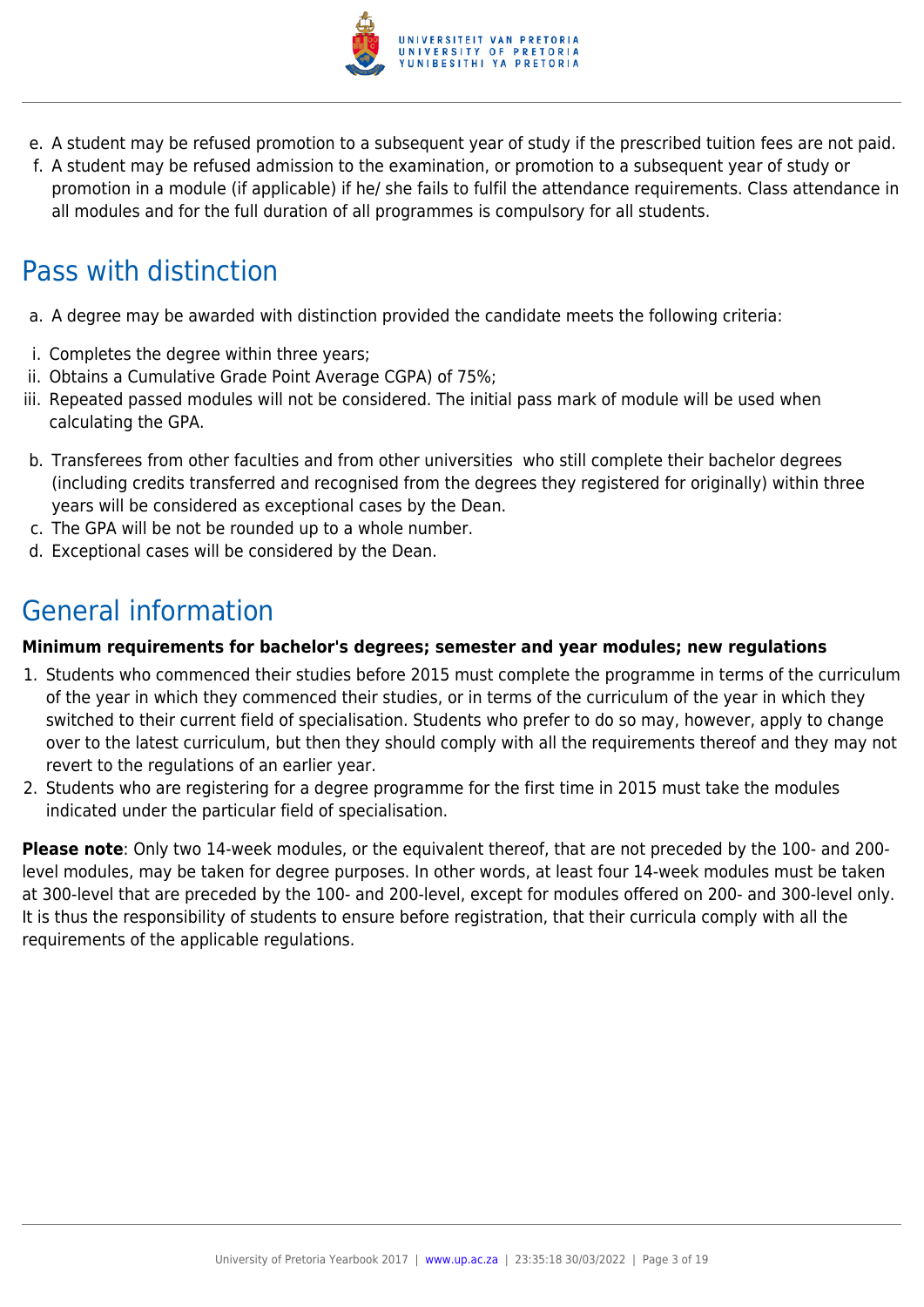

## Curriculum: Year 1

**Minimum credits: 120**

### **Fundamental modules**

### **Academic information management 101 (AIM 101)**

| <b>Module credits</b>         | 6.00                                                                                                                                                                                                                                                                                                                                                     |
|-------------------------------|----------------------------------------------------------------------------------------------------------------------------------------------------------------------------------------------------------------------------------------------------------------------------------------------------------------------------------------------------------|
| <b>Service modules</b>        | Faculty of Engineering, Built Environment and Information Technology<br><b>Faculty of Education</b><br>Faculty of Economic and Management Sciences<br><b>Faculty of Humanities</b><br>Faculty of Law<br><b>Faculty of Health Sciences</b><br>Faculty of Natural and Agricultural Sciences<br>Faculty of Theology<br><b>Faculty of Veterinary Science</b> |
| <b>Prerequisites</b>          | No prerequisites.                                                                                                                                                                                                                                                                                                                                        |
| <b>Contact time</b>           | 2 lectures per week                                                                                                                                                                                                                                                                                                                                      |
| <b>Language of tuition</b>    | Separate classes for Afrikaans and English                                                                                                                                                                                                                                                                                                               |
| <b>Academic organisation</b>  | <b>Information Science</b>                                                                                                                                                                                                                                                                                                                               |
| <b>Period of presentation</b> | Semester 1                                                                                                                                                                                                                                                                                                                                               |

### **Module content**

Find, evaluate, process, manage and present information resources for academic purposes using appropriate technology. Apply effective search strategies in different technological environments. Demonstrate the ethical and fair use of information resources. Integrate 21st-century communications into the management of academic information.

### **Academic literacy for Economic and Management Sciences 124 (ALL 124)**

| <b>Module credits</b>         | 6.00                                               |
|-------------------------------|----------------------------------------------------|
| <b>Service modules</b>        | <b>Faculty of Economic and Management Sciences</b> |
| <b>Prerequisites</b>          | No prerequisites.                                  |
| <b>Contact time</b>           | 2 lectures per week                                |
| <b>Language of tuition</b>    | Module is presented in English                     |
| <b>Academic organisation</b>  | Unit for Academic Literacy                         |
| <b>Period of presentation</b> | Semester 1 and Semester 2                          |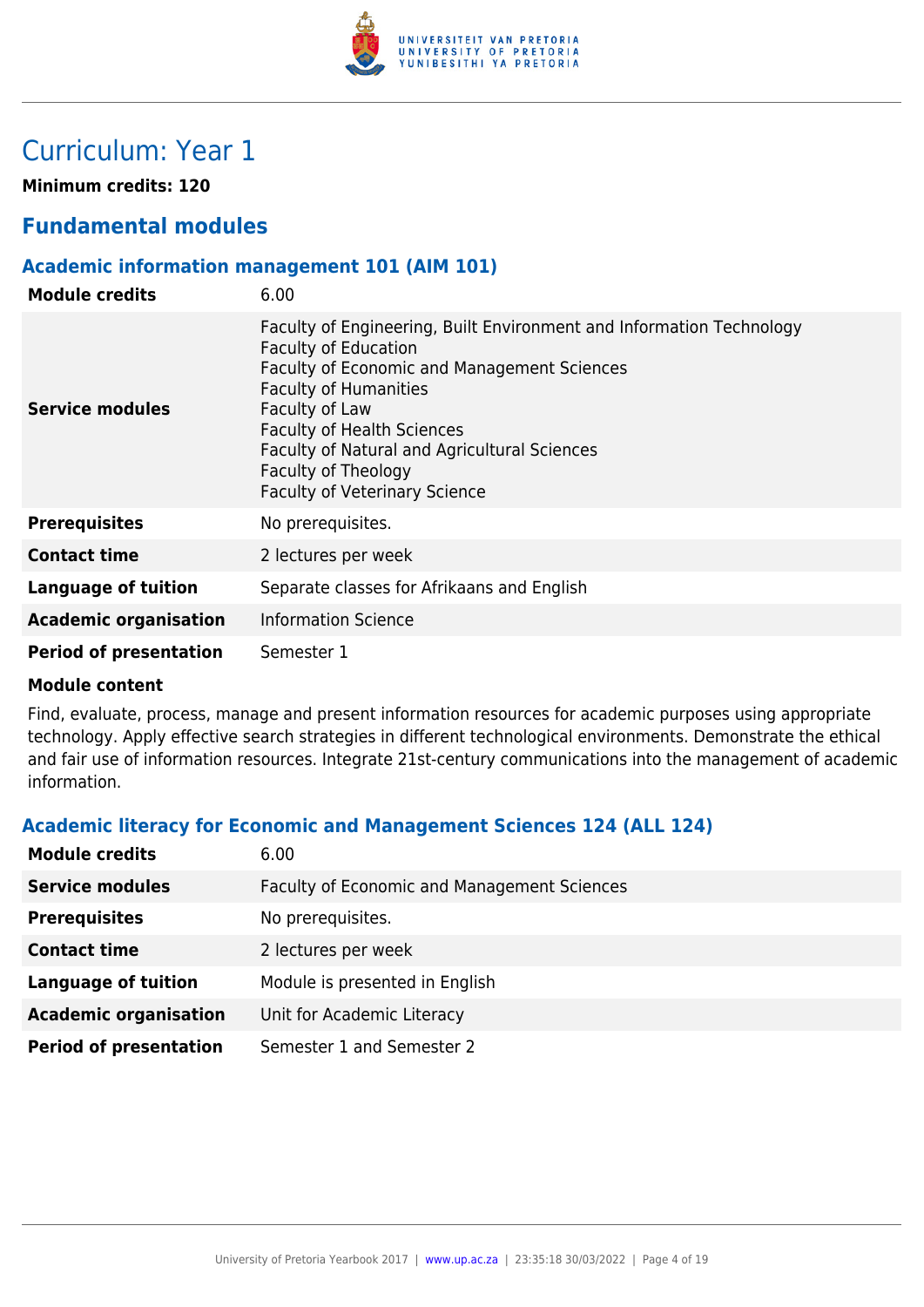

This module intends to equip students with the competence in reading and writing required in the four high impact modules: Business Management, Financial Accounting, Statistics and Economics. Students will also be equipped to interpret and draw figures and graphs and to do computations and manage relevant formulas. During Semester 1 students engage with the online computer program MyFoundationsLab individually in a flexible learning environment, and during Semester 2 they attend the scheduled contact sessions and do the coursework. This module is offered by the Faculty of Humanities.

### **Academic orientation 107 (UPO 107)**

| <b>Module credits</b>         | 0.00                                       |
|-------------------------------|--------------------------------------------|
| Language of tuition           | Afrikaans and English is used in one class |
| <b>Academic organisation</b>  | <b>EMS Dean's Office</b>                   |
| <b>Period of presentation</b> | Year                                       |

### **Core modules**

### **Marketing Management 120 (BEM 120)**

| <b>Module credits</b>         | 10.00                                                                |
|-------------------------------|----------------------------------------------------------------------|
| <b>Service modules</b>        | Faculty of Engineering, Built Environment and Information Technology |
| <b>Prerequisites</b>          | <b>BEM 110</b>                                                       |
| <b>Contact time</b>           | 3 lectures per week                                                  |
| <b>Language of tuition</b>    | Separate classes for Afrikaans and English                           |
| <b>Academic organisation</b>  | Marketing Management                                                 |
| <b>Period of presentation</b> | Semester 2                                                           |

### **Module content**

This module provides an overview of the fundamentals of marketing by considering the exchange process, customer value, marketing research and the development of a marketing plan. It also addresses the marketing mix elements with specific focus on the seven service marketing elements namely the service product, physical evidence, people, process, distribution, pricing and integrated marketing communication.

### **Economics 110 (EKN 110)**

| <b>Module credits</b>  | 10.00                                                                                                                                                                               |
|------------------------|-------------------------------------------------------------------------------------------------------------------------------------------------------------------------------------|
| <b>Service modules</b> | Faculty of Engineering, Built Environment and Information Technology<br><b>Faculty of Education</b><br><b>Faculty of Humanities</b><br>Faculty of Natural and Agricultural Sciences |
| <b>Prerequisites</b>   | No prerequisites.                                                                                                                                                                   |
| <b>Contact time</b>    | 1 discussion class per week, 2 lectures per week                                                                                                                                    |
|                        |                                                                                                                                                                                     |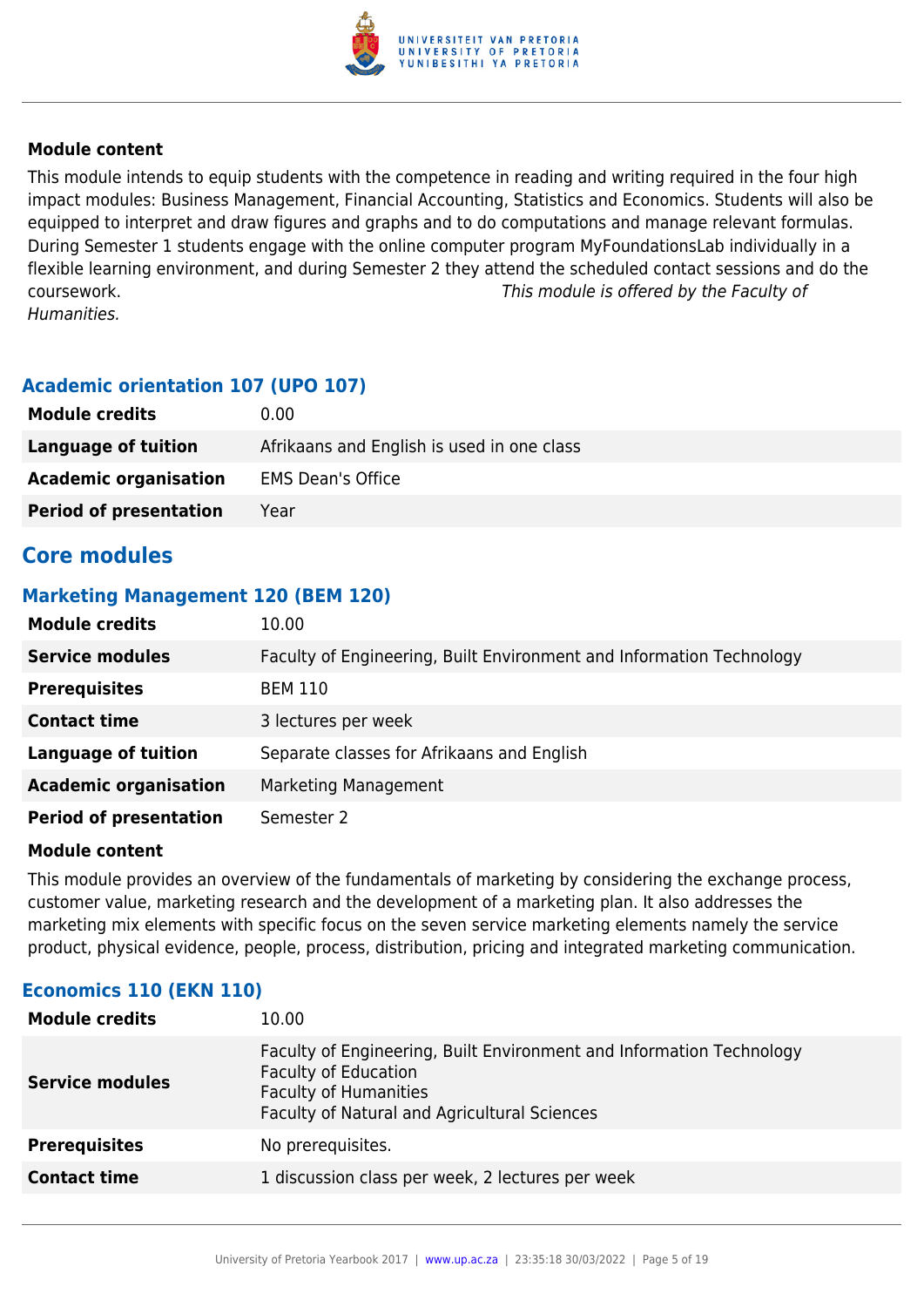

| <b>Language of tuition</b>    | Separate classes for Afrikaans and English |
|-------------------------------|--------------------------------------------|
| <b>Academic organisation</b>  | Economics                                  |
| <b>Period of presentation</b> | Semester 1                                 |

This module deals with the core principles of economics. A distinction between macroeconomics and microeconomics is made. A discussion of the market system and circular flow of goods, services and money is followed by a section dealing with microeconomic principles, including demand and supply analysis, consumer behaviour and utility maximisation, production and the costs thereof, and the different market models and firm behaviour. Labour market institutions and issues, wage determination, as well as income inequality and poverty are also addressed. A section of money, banking, interest rates and monetary policy concludes the course.

### **Economics 120 (EKN 120)**

| <b>Module credits</b>         | 10.00                                                                                                                                                                                      |
|-------------------------------|--------------------------------------------------------------------------------------------------------------------------------------------------------------------------------------------|
| <b>Service modules</b>        | Faculty of Engineering, Built Environment and Information Technology<br><b>Faculty of Education</b><br><b>Faculty of Humanities</b><br><b>Faculty of Natural and Agricultural Sciences</b> |
| <b>Prerequisites</b>          | EKN 110 GS or EKN 113 GS and at least 4 (50-59%) in Mathematics in the Grade<br>12 examination or 60% in STK 113 and concurrently registered for STK 123                                   |
| <b>Contact time</b>           | 2 lectures per week, 1 discussion class per week                                                                                                                                           |
| <b>Language of tuition</b>    | Separate classes for Afrikaans and English                                                                                                                                                 |
| <b>Academic organisation</b>  | Economics                                                                                                                                                                                  |
| <b>Period of presentation</b> | Semester 2                                                                                                                                                                                 |

### **Module content**

This module deals with the core principles of economics, especially macroeconomic measurement the private and public sectors of the South African economy receive attention, while basic macroeconomic relationships and the measurement of domestic output and national income are discussed. Aggregate demand and supply analysis stands core to this course which is also used to introduce students to the analysis of economic growth, unemployment and inflation. The microeconomics of government is addressed in a separate section, followed by a section on international economics, focusing on international trade, exchange rates and the balance of payments. The economics of developing countries and South Africa in the global economy conclude the course.

### **Financial accounting 111 (FRK 111)**

| 10.00                                                                                                                                                                 |
|-----------------------------------------------------------------------------------------------------------------------------------------------------------------------|
| Faculty of Engineering, Built Environment and Information Technology<br><b>Faculty of Education</b><br>Faculty of Law<br>Faculty of Natural and Agricultural Sciences |
| No prerequisites.                                                                                                                                                     |
| 4 lectures per week                                                                                                                                                   |
|                                                                                                                                                                       |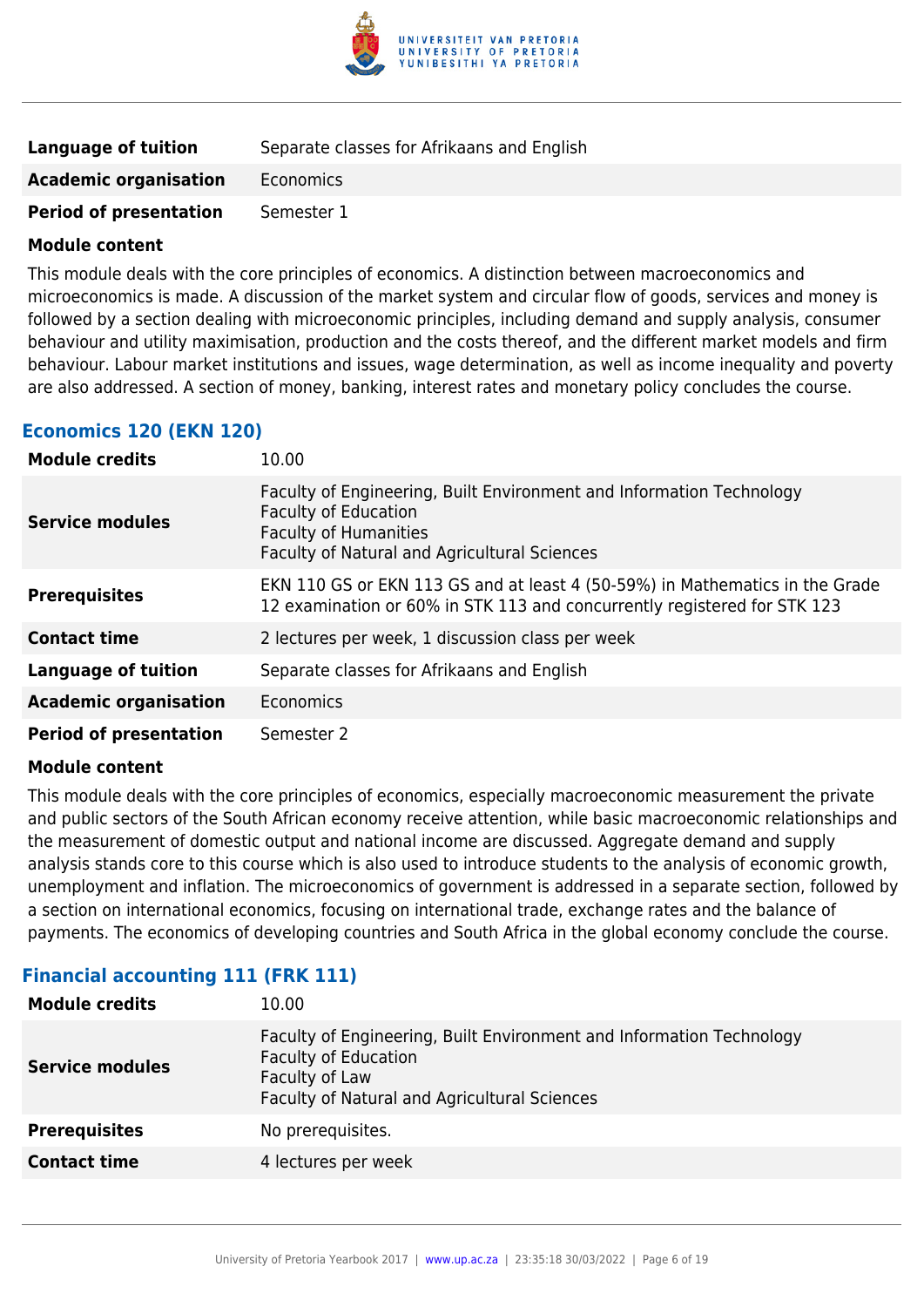

| Language of tuition           | Separate classes for Afrikaans and English |
|-------------------------------|--------------------------------------------|
| <b>Academic organisation</b>  | Accounting                                 |
| <b>Period of presentation</b> | Semester 1                                 |

The nature and function of accounting; the development of accounting; financial position; financial result; the recording process; processing of accounting data; treatment of VAT; elementary income statement and balance sheet; flow of documents; accounting systems; introduction to internal control and internal control measures; bank reconciliations; control accounts; adjustments; financial statements of a sole proprietorship; the accounting framework.

### **Informatics 112 (INF 112)**

| <b>Module credits</b>         | 10.00                                                                                                                                                                          |
|-------------------------------|--------------------------------------------------------------------------------------------------------------------------------------------------------------------------------|
| <b>Service modules</b>        | Faculty of Engineering, Built Environment and Information Technology<br><b>Faculty of Education</b><br>Faculty of Natural and Agricultural Sciences                            |
| <b>Prerequisites</b>          | Refer to Regulation 1.2(e): A candidate must have passed Mathematics with at<br>least 4 (50-59%) in the Grade 12 examination; or STK 113 60%, STK 123 60% or<br><b>STK 110</b> |
| <b>Contact time</b>           | 2 lectures per week                                                                                                                                                            |
| <b>Language of tuition</b>    | Separate classes for Afrikaans and English                                                                                                                                     |
| <b>Academic organisation</b>  | <b>Informatics</b>                                                                                                                                                             |
| <b>Period of presentation</b> | Semester 2                                                                                                                                                                     |

### **Module content**

Introduction to information systems, information systems in organisations, hardware: input, processing, output, software: systems and application software, organisation of data and information, telecommunications and networks, the Internet and Intranet. Transaction processing systems, management information systems, decision support systems, information systems in business and society, systems analysis, systems design, implementation, maintenance and revision.

### **Business management 114 (OBS 114)**

| <b>Module credits</b>        | 10.00                                                                                                                                                                               |
|------------------------------|-------------------------------------------------------------------------------------------------------------------------------------------------------------------------------------|
| <b>Service modules</b>       | Faculty of Engineering, Built Environment and Information Technology<br><b>Faculty of Education</b><br><b>Faculty of Humanities</b><br>Faculty of Natural and Agricultural Sciences |
| <b>Prerequisites</b>         | May not be included in the same curriculum as OBS 155                                                                                                                               |
| <b>Contact time</b>          | 3 lectures per week                                                                                                                                                                 |
| <b>Language of tuition</b>   | Separate classes for Afrikaans and English                                                                                                                                          |
| <b>Academic organisation</b> | <b>Business Management</b>                                                                                                                                                          |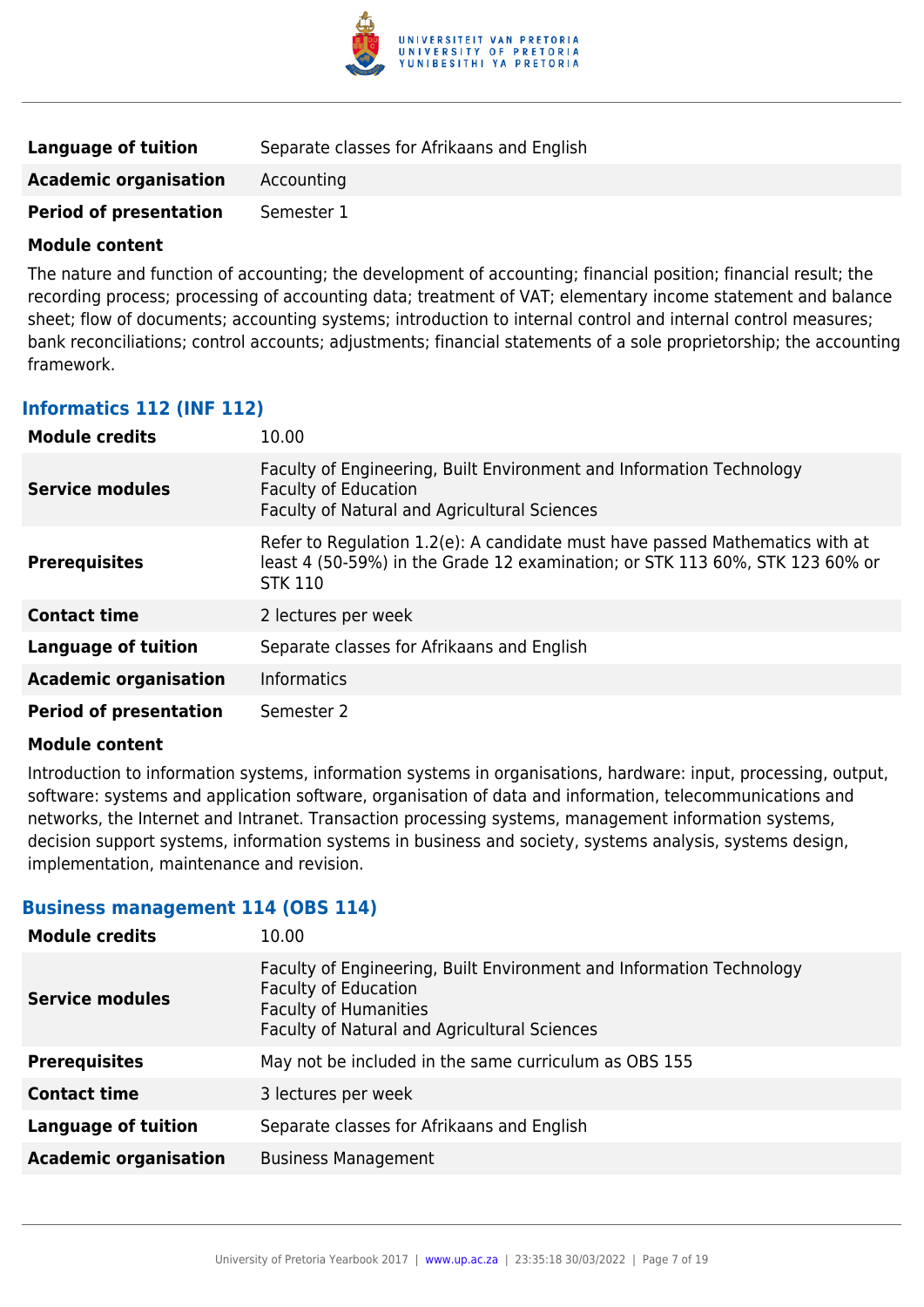

### **Period of presentation** Semester 1

### **Module content**

Introduction to business management as a science; the environment in which the enterprise operates; the field of business, the mission and goals of an enterprise; management and entrepreneurship. Responsible leadership and the role of a business in society. The choice of a form of enterprise; the choice of products and/or services; profit and cost planning for different sizes of operating units; the choice of location; the nature of production processes and the layout of the plant or operating unit.

Introduction to and overview of general management, especially regarding the five management tasks: strategic management; contemporary developments and management issues; financial management; marketing and public relations. Introduction to and overview of the value chain model; management of the input; management of the purchasing function; management of the transformation process with specific reference to production and operations management; human resources management and information management; corporate governance and black economic empowerment (BEE).

### **Business management 124 (OBS 124)**

| <b>Module credits</b>         | 10.00                                                                                                                                                                               |
|-------------------------------|-------------------------------------------------------------------------------------------------------------------------------------------------------------------------------------|
| Service modules               | Faculty of Engineering, Built Environment and Information Technology<br><b>Faculty of Education</b><br><b>Faculty of Humanities</b><br>Faculty of Natural and Agricultural Sciences |
| <b>Prerequisites</b>          | Admission to the examination in OBS 114                                                                                                                                             |
| <b>Contact time</b>           | 3 lectures per week                                                                                                                                                                 |
| <b>Language of tuition</b>    | Separate classes for Afrikaans and English                                                                                                                                          |
| <b>Academic organisation</b>  | <b>Business Management</b>                                                                                                                                                          |
| <b>Period of presentation</b> | Semester 2                                                                                                                                                                          |

### **Module content**

The nature and development of entrepreneurship; the individual entrepreneur and characteristics of South African entrepreneurs. Creativity and innovation, opportunity finding and exploitation. The business plan and resource requirements are explored. Getting started (business start up). Exploring different routes to entrepreneurship: entering a family business, buying a franchise, home-based business and the business buyout. This semester also covers how entrepreneurs can network and find support in their environments. Case studies of successful entrepreneurs - also South African entrepreneurs - are studied.

### **Statistics 110 (STK 110)**

| <b>Module credits</b>  | 13.00                                                                                                                                                                               |
|------------------------|-------------------------------------------------------------------------------------------------------------------------------------------------------------------------------------|
| <b>Service modules</b> | Faculty of Engineering, Built Environment and Information Technology<br><b>Faculty of Education</b><br><b>Faculty of Humanities</b><br>Faculty of Natural and Agricultural Sciences |
| <b>Prerequisites</b>   | At least 5 (60-69%) in Mathematics in the Grade 12 examination. Candidates who<br>do not qualify for STK 110 must register for STK 113 and STK 123                                  |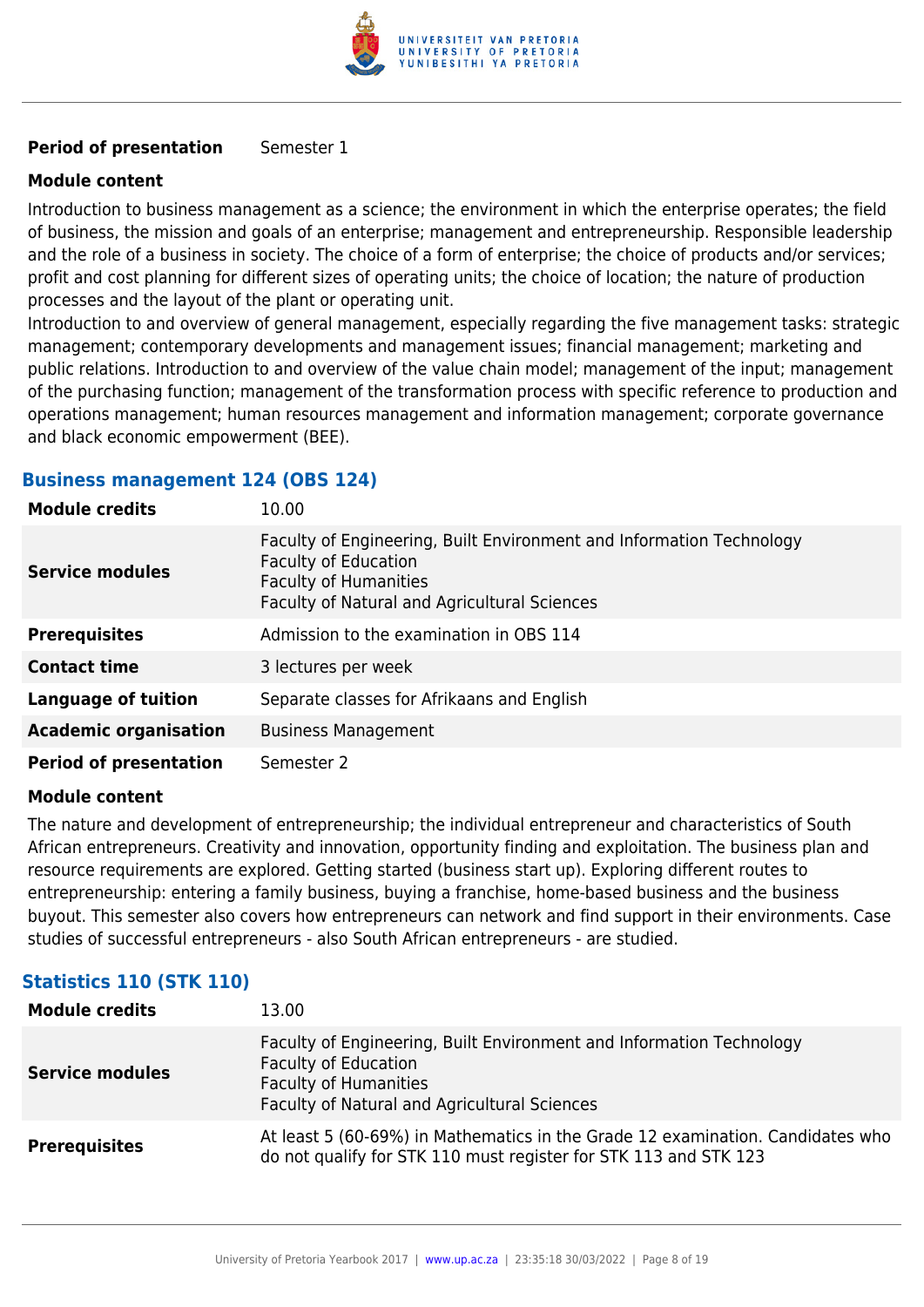

| <b>Contact time</b>           | 1 tutorial per week, 1 practical per week, 3 lectures per week |
|-------------------------------|----------------------------------------------------------------|
| Language of tuition           | Separate classes for Afrikaans and English                     |
| <b>Academic organisation</b>  | <b>Statistics</b>                                              |
| <b>Period of presentation</b> | Semester 1                                                     |

Descriptive statistics:

Sampling and the collection of data; frequency distributions and graphical representations. Descriptive measures of location and dispersion.

Probability and inference:

Introductory probability theory and theoretical distributions. Sampling distributions. Estimation theory and hypothesis testing of sampling averages and proportions (one and two-sample cases). Identification, use, evaluation and interpretation of statistical computer packages and statistical techniques.

### **Statistics 113 (STK 113)**

| <b>Module credits</b>         | 11.00                                                                                                       |
|-------------------------------|-------------------------------------------------------------------------------------------------------------|
| <b>Service modules</b>        | <b>Faculty of Education</b><br><b>Faculty of Humanities</b><br>Faculty of Natural and Agricultural Sciences |
| <b>Prerequisites</b>          | No prerequisites.                                                                                           |
| <b>Contact time</b>           | 1 tutorial per week, 3 lectures per week, 1 practical per week                                              |
| <b>Language of tuition</b>    | Separate classes for Afrikaans and English                                                                  |
| <b>Academic organisation</b>  | <b>Statistics</b>                                                                                           |
| <b>Period of presentation</b> | Semester 1                                                                                                  |

### **Module content**

\*On its own, STK 113 and 123 will not be recognised for degree purposes, but exemption will be granted for STK 110.

Data operations and transformations:

Introductory concepts, the role of statistic, various types of data and the number system. Concepts underlying linear, quadratic, exponential, hyperbolic, logarithmic transformations of quantitative data, graphical representations, solving of equations, interpretations. Determining linear equations in practical situations. Characteristics of logarithmic functions. The relationship between the exponential and logarithmic functions in economic and related problems. Systems of equations in equilibrium. Additional concepts relating to data processing, functions and inverse functions, sigma notation, factorial notation, sequences and series, inequalities (strong, weak, absolute, conditional, double) and absolute values. Descriptive statistics – Univariate:

Sampling and the collection of data, frequency distributions and graphical representations. Descriptive measures of location and dispersion. Introductory probability theory. Identification, use, evaluation and interpretation of statistical computer packages and statistical techniques.

The weekly one hour practical is presented during the last seven weeks of the semester.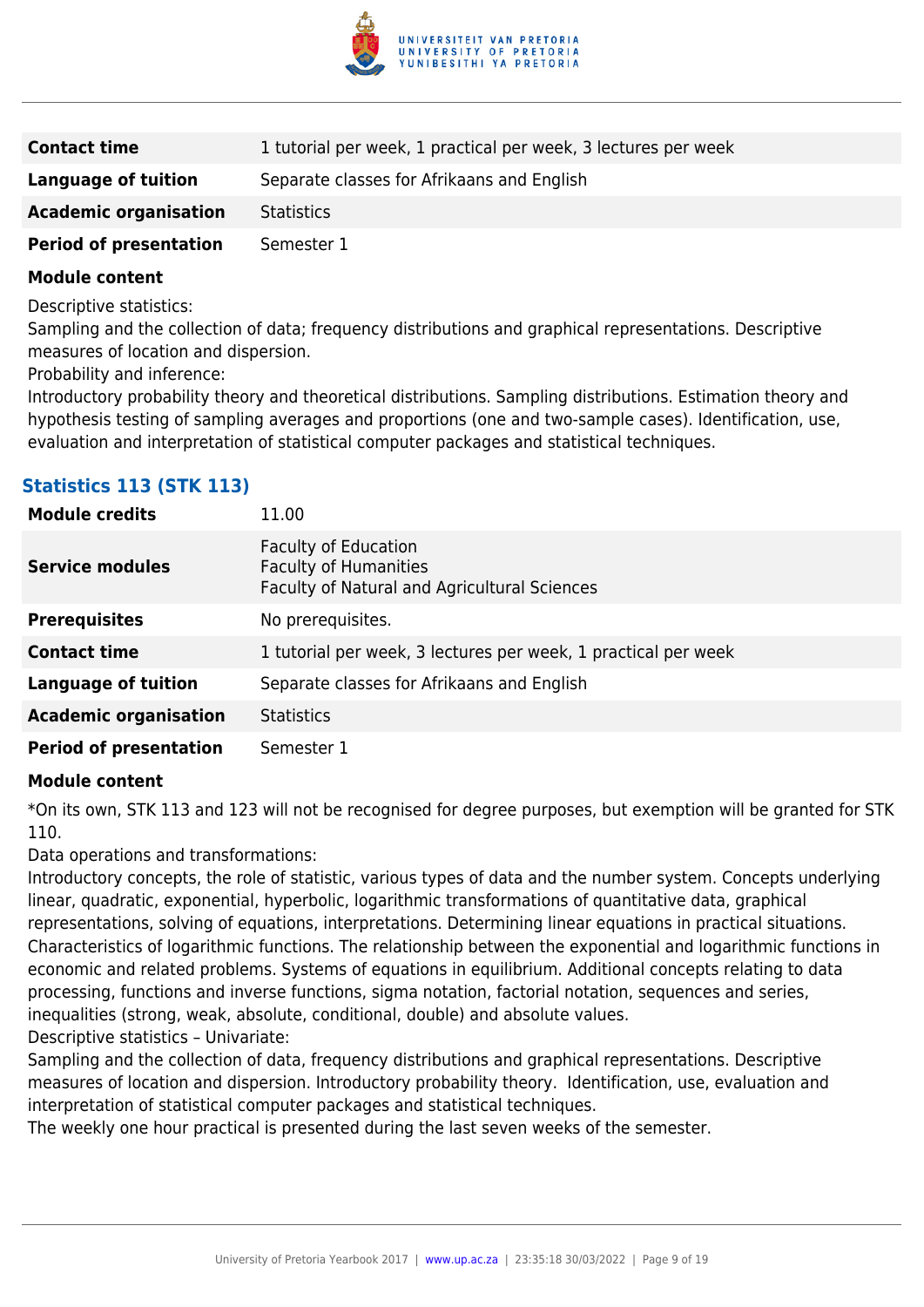

### **Statistics 120 (STK 120)**

| <b>Module credits</b>         | 13.00                                                                                                                                                                               |
|-------------------------------|-------------------------------------------------------------------------------------------------------------------------------------------------------------------------------------|
| <b>Service modules</b>        | Faculty of Engineering, Built Environment and Information Technology<br><b>Faculty of Education</b><br><b>Faculty of Humanities</b><br>Faculty of Natural and Agricultural Sciences |
| <b>Prerequisites</b>          | STK 110 GS or both STK 113 GS and STK 123 GS or both WST 133 and WST 143 or<br>STK 133 and STK 143                                                                                  |
| <b>Contact time</b>           | 1 practical per week, 1 tutorial per week, 3 lectures per week                                                                                                                      |
| <b>Language of tuition</b>    | Separate classes for Afrikaans and English                                                                                                                                          |
| <b>Academic organisation</b>  | <b>Statistics</b>                                                                                                                                                                   |
| <b>Period of presentation</b> | Semester 2                                                                                                                                                                          |

### **Module content**

Multivariate statistics:

Analysis of variance, categorical data analysis, distribution-free methods, curve fitting, regression and correlation, the analysis of time series and indices.

Statistical and economic applications of quantitative techniques:

Systems of linear equations: drafting, matrices, solving and application. Optimisation; linear functions (two and more independent variables), non-linear functions (one and two independent variables). Marginal and total functions. Stochastic and deterministic variables in statistical and economic context: producers' and consumers' surplus, distribution functions, probability distributions, probability density functions. Identification, use, evaluation, interpretation of statistical computer packages and statistical techniques. This module is also presented as an anti-semester bilingual module.

### **Statistics 123 (STK 123)**

| <b>Module credits</b>         | 12.00                                                                                                       |
|-------------------------------|-------------------------------------------------------------------------------------------------------------|
| <b>Service modules</b>        | <b>Faculty of Education</b><br><b>Faculty of Humanities</b><br>Faculty of Natural and Agricultural Sciences |
| <b>Prerequisites</b>          | <b>STK 113 GS</b>                                                                                           |
| <b>Contact time</b>           | 1 tutorial per week, 1 practical per week, 3 lectures per week                                              |
| <b>Language of tuition</b>    | Separate classes for Afrikaans and English                                                                  |
| <b>Academic organisation</b>  | <b>Statistics</b>                                                                                           |
| <b>Period of presentation</b> | Semester 2                                                                                                  |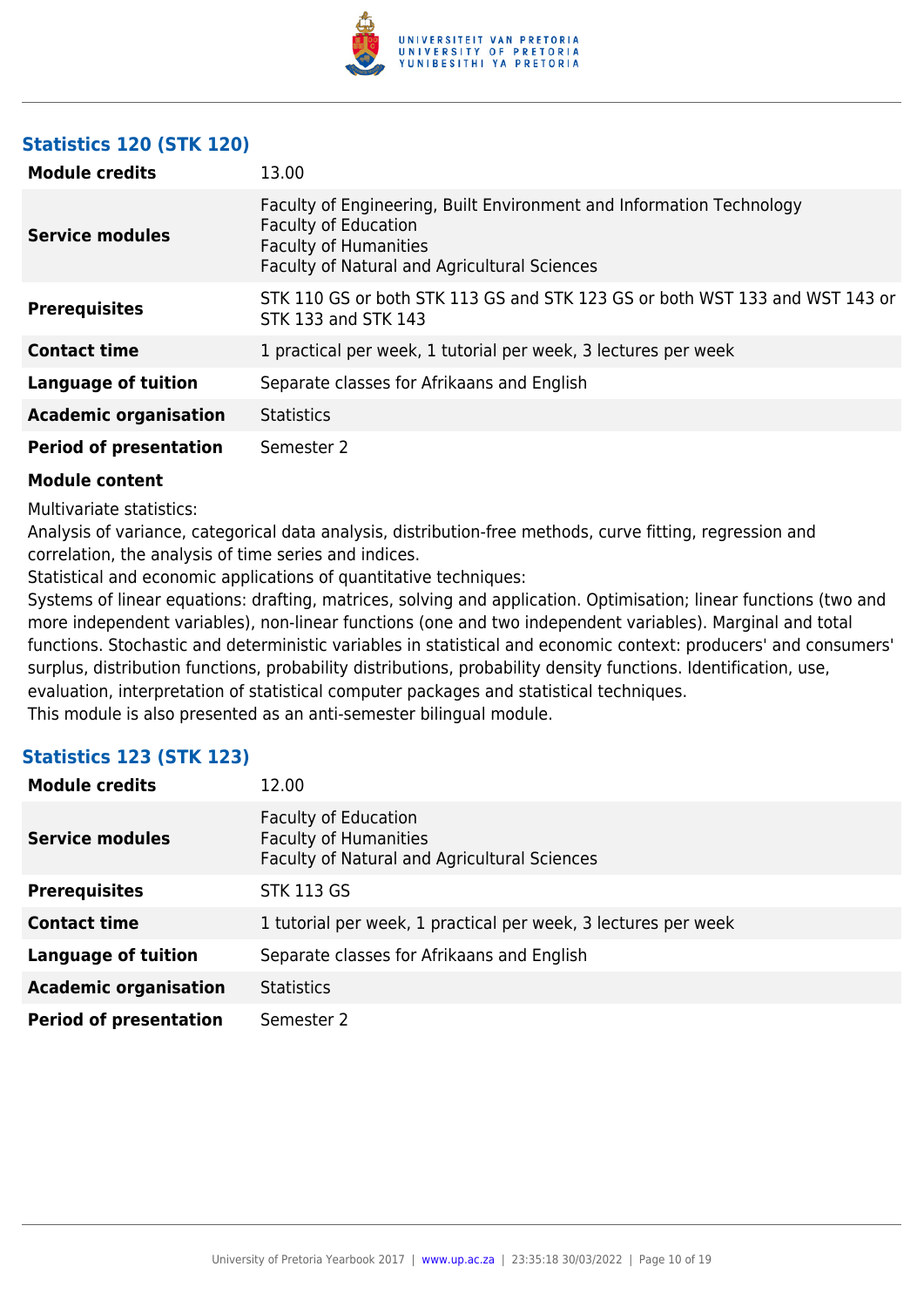

\*On its own, STK 113 and 123 will not be recognized for degree purposes, but exemption will be granted for STK 110.

Optimisation techniques with economic applications: Data transformations and relationships with economic applications, operations and rules, linear, quadratic, exponential, hyperbolic and logarithmic functions; systems of equations in equilibrium, system of linear inequalities, solving of linear programming problems by means of the graphical and extreme point methods. Applications of differentiation and integration in statistic and economic related problems: the limit of a function, continuity, rate of change, the derivative of a function, differentiation rules, higher order derivatives, optimisation techniques, the area under a curve and applications of definite integrals. Probability and inference: Theoretical distributions. Sampling distributions. Estimation theory and hypothesis testing of sampling averages and proportions (one-sample and two-sample cases). Identification, use, evaluation and interpretation of statistical computer packages and statistical techniques. The weekly one hour practical is presented during the last seven weeks of the semester.

### **Financial accounting 122 (FRK 122)**

| <b>Module credits</b>         | 12.00                                                                                                                                  |
|-------------------------------|----------------------------------------------------------------------------------------------------------------------------------------|
| <b>Service modules</b>        | Faculty of Engineering, Built Environment and Information Technology<br>Faculty of Law<br>Faculty of Natural and Agricultural Sciences |
| <b>Prerequisites</b>          | FRK 111 GS or FRK 133, FRK 143                                                                                                         |
| <b>Contact time</b>           | 4 lectures per week                                                                                                                    |
| <b>Language of tuition</b>    | Separate classes for Afrikaans and English                                                                                             |
| <b>Academic organisation</b>  | Accounting                                                                                                                             |
| <b>Period of presentation</b> | Semester 2                                                                                                                             |

### **Module content**

Budgeting, payroll accounting, taxation – income tax and an introduction to other types of taxes, credit and the new Credit Act, insurance, accounting for inventories (focus on inventory and the accounting entries, not calculations), interpretation of financial statements.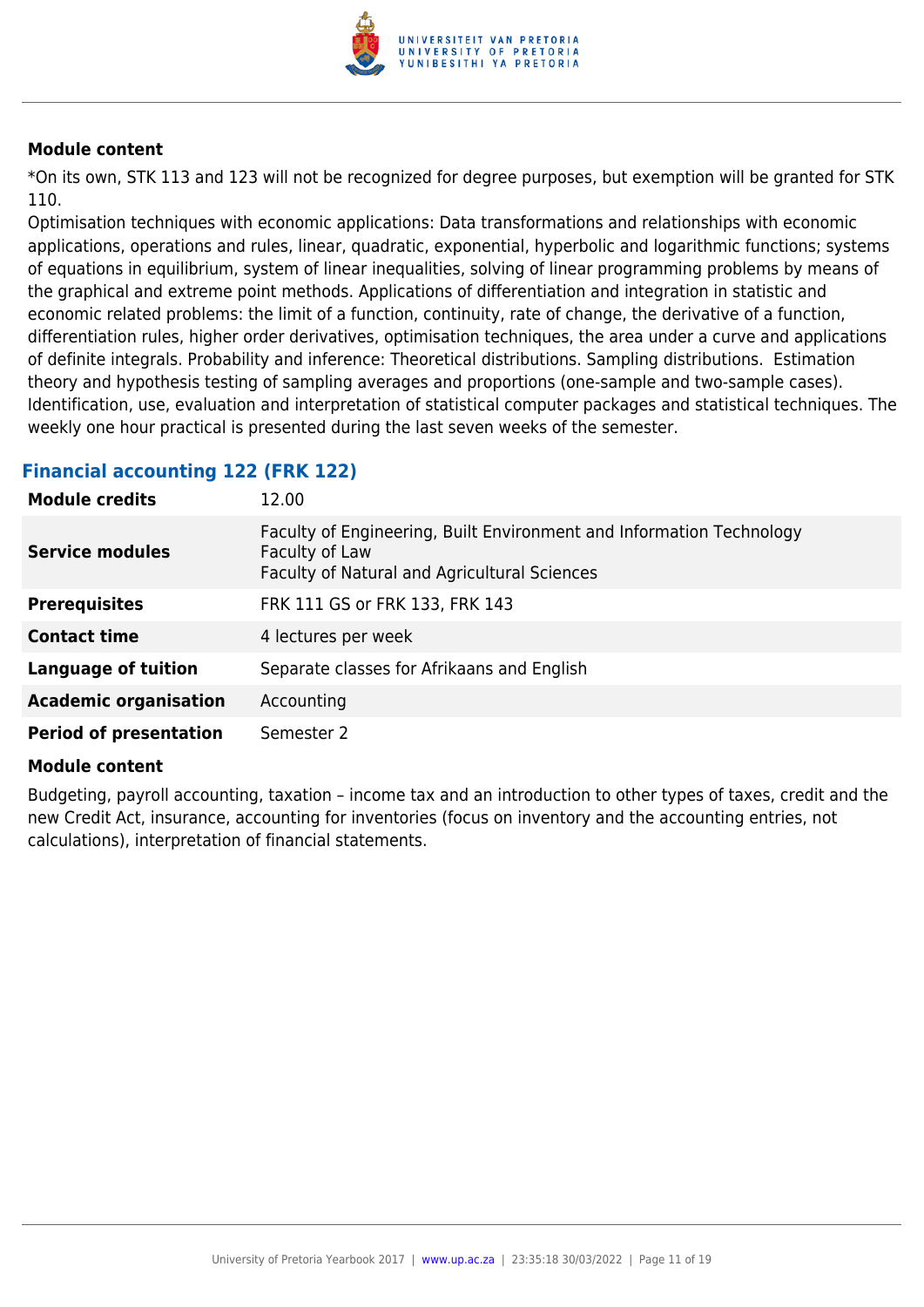

## Curriculum: Year 2

**Minimum credits: 159**

### **Fundamental modules**

### **Introduction to moral and political philosophy 251 (FIL 251)**

| <b>Module credits</b>         | 10.00                                                                                                               |
|-------------------------------|---------------------------------------------------------------------------------------------------------------------|
| <b>Service modules</b>        | Faculty of Engineering, Built Environment and Information Technology<br>Faculty of Economic and Management Sciences |
| <b>Prerequisites</b>          | No prerequisites.                                                                                                   |
| <b>Contact time</b>           | 2 lectures per week                                                                                                 |
| <b>Language of tuition</b>    | Afrikaans and English is used in one class                                                                          |
| <b>Academic organisation</b>  | Philosophy                                                                                                          |
| <b>Period of presentation</b> | Quarter 2, 3 and 4                                                                                                  |

### **Module content**

In this module students are equipped with an understanding of the moral issues influencing human agency in economic and political contexts. In particular philosophy equips students with analytical reasoning skills necessary to understand and solve complex moral problems related to economic and political decision making. We demonstrate to students how the biggest questions concerning the socio-economic aspects of our lives can be broken down and illuminated through reasoned debate. Examples of themes which may be covered in the module include justice and the common good, a moral consideration of the nature and role of economic markets on society, issues concerning justice and equality, and dilemmas of loyalty. The works of philosophers covered may for instance include that of Aristotle, Locke, Bentham, Mill, Kant, Rawls, Friedman, Nozick, Bernstein, Dworkin, Sandel, Walzer, and MacIntyre.

### **Core modules**

### **Business law 210 (BER 210)**

| <b>Module credits</b>         | 16.00                                                                                                                                                               |
|-------------------------------|---------------------------------------------------------------------------------------------------------------------------------------------------------------------|
| <b>Service modules</b>        | Faculty of Engineering, Built Environment and Information Technology<br>Faculty of Economic and Management Sciences<br>Faculty of Natural and Agricultural Sciences |
| <b>Prerequisites</b>          | No prerequisites.                                                                                                                                                   |
| <b>Contact time</b>           | 2 lectures per week, 1 discussion class per week                                                                                                                    |
| <b>Language of tuition</b>    | Separate classes for Afrikaans and English                                                                                                                          |
| <b>Academic organisation</b>  | Mercantile Law                                                                                                                                                      |
| <b>Period of presentation</b> | Semester 1                                                                                                                                                          |
| <b>Module content</b>         |                                                                                                                                                                     |

Basic principles of law of contract. Law of sales, credit agreements, lease.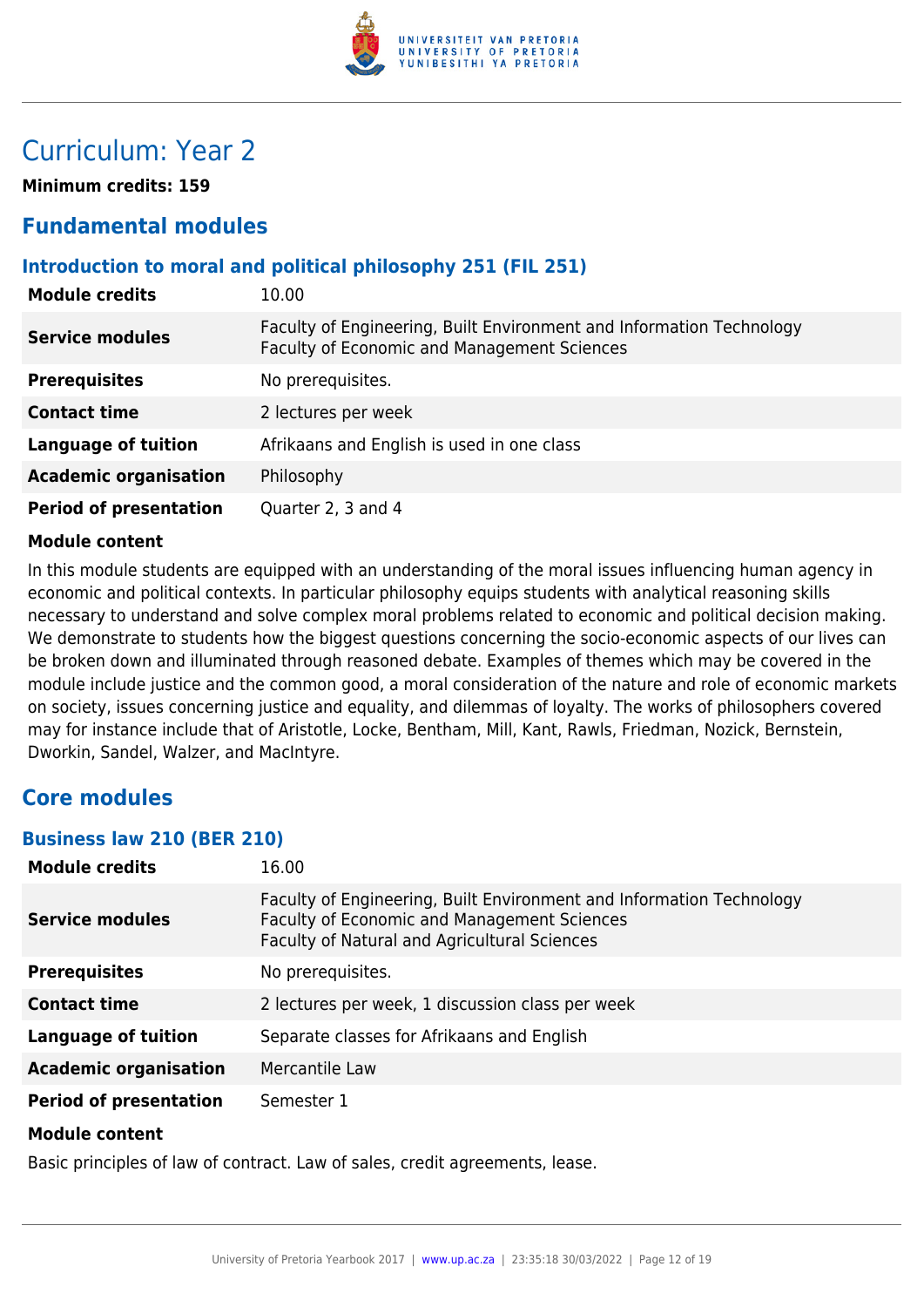

### **Business law 220 (BER 220)**

| <b>Module credits</b>         | 16.00                                                                                                                                                                      |
|-------------------------------|----------------------------------------------------------------------------------------------------------------------------------------------------------------------------|
| <b>Service modules</b>        | Faculty of Engineering, Built Environment and Information Technology<br><b>Faculty of Economic and Management Sciences</b><br>Faculty of Natural and Agricultural Sciences |
| <b>Prerequisites</b>          | Examination entrance for BER 210                                                                                                                                           |
| <b>Contact time</b>           | 2 lectures per week, 1 discussion class per week                                                                                                                           |
| <b>Language of tuition</b>    | Separate classes for Afrikaans and English                                                                                                                                 |
| <b>Academic organisation</b>  | Mercantile Law                                                                                                                                                             |
| <b>Period of presentation</b> | Semester 2                                                                                                                                                                 |
| .                             |                                                                                                                                                                            |

### **Module content**

Labour law. Aspects of security law. Law of insolvency. Entrepreneurial law; company law, law concerning close corporations. Law of partnerships.

### **Business management 210 (OBS 210)**

| <b>Module credits</b>         | 16.00                                                                                                                                               |
|-------------------------------|-----------------------------------------------------------------------------------------------------------------------------------------------------|
| <b>Service modules</b>        | Faculty of Engineering, Built Environment and Information Technology<br><b>Faculty of Education</b><br>Faculty of Natural and Agricultural Sciences |
| <b>Prerequisites</b>          | OBS 114 or 124 with admission to the examination in the other                                                                                       |
| <b>Contact time</b>           | 3 lectures per week                                                                                                                                 |
| <b>Language of tuition</b>    | Separate classes for Afrikaans and English                                                                                                          |
| <b>Academic organisation</b>  | <b>Business Management</b>                                                                                                                          |
| <b>Period of presentation</b> | Semester 1                                                                                                                                          |

### **Module content**

Logistics management

The role of logistics in an enterprise; definition and scope of customer service; electronic and other logistics information systems; inventory management; materials management with special reference to Japanese systems; management of the supply chain. Methods of transport and transport costs; types and costs of warehousing; electronic aids in materials handling; cost and price determination of purchases; organising for logistics management; methods for improving logistics performance.

### **Supply chain management 216 (OBS 216)**

| <b>Module credits</b> | 16.00                                                                                                                               |
|-----------------------|-------------------------------------------------------------------------------------------------------------------------------------|
| <b>Prerequisites</b>  | OBS 114 or 124 with admission to the examination in the other. Only available to<br>BCom (Option: Supply Chain Management) students |
| <b>Contact time</b>   | 3 lectures per week                                                                                                                 |
| Language of tuition   | Module is presented in English                                                                                                      |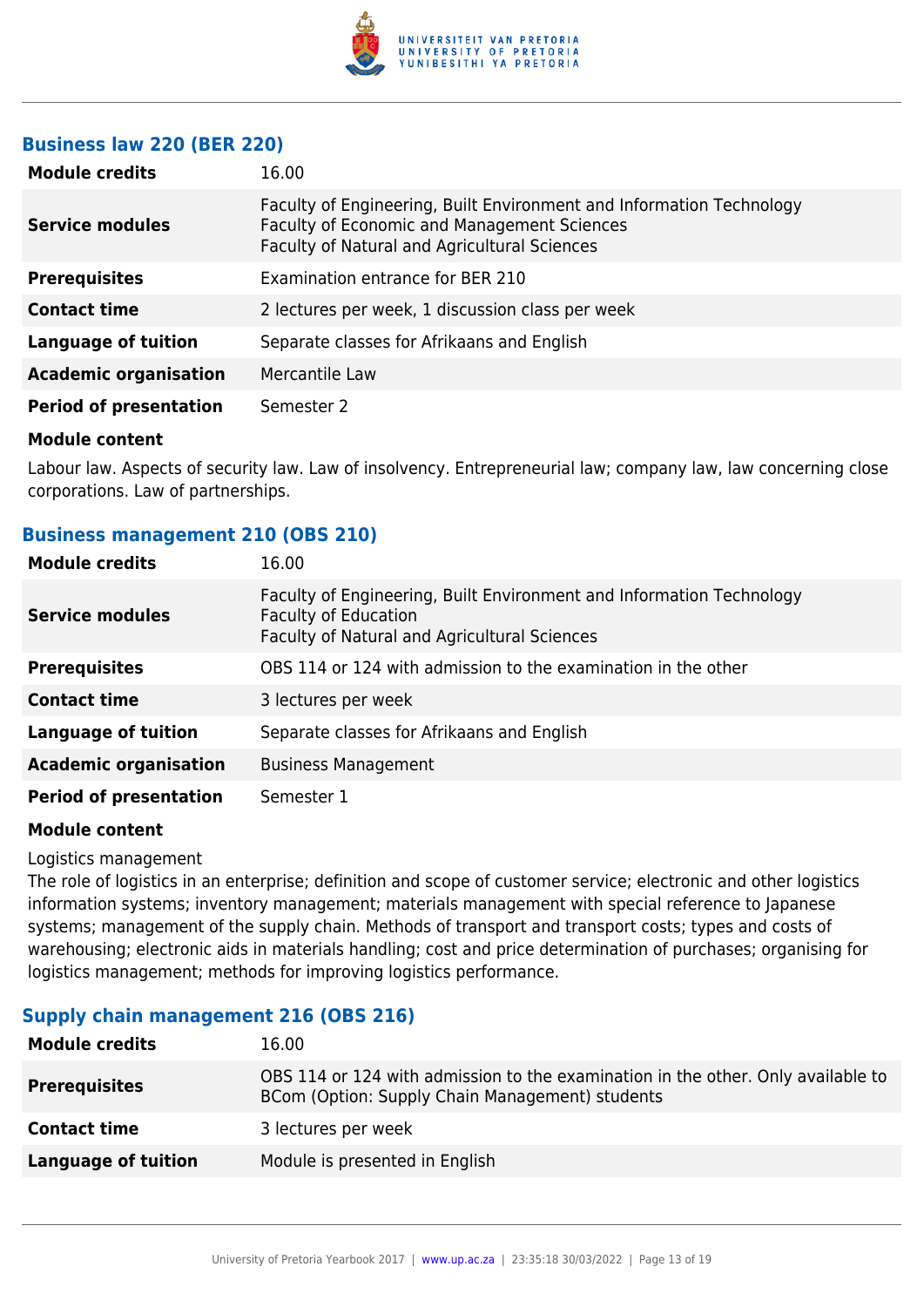

| <b>Academic organisation</b> | <b>Business Management</b> |
|------------------------------|----------------------------|
|------------------------------|----------------------------|

**Period of presentation** Semester 1

### **Module content**

\*Only for BCom (Option: Supply Chain Management) students

The role of purchasing in the supply chain, decisionmaking in purchasing, the purchasing process, markets and products, purchasing intelligence, outsourcing and risk management, sourcing strategy, new product development and quality control, purchasing performance management, supplier assessment, negotiating techniques and facilities management and buying of services.

### **Business management 220 (OBS 220)**

| <b>Module credits</b>         | 16.00                                                                                                                                               |
|-------------------------------|-----------------------------------------------------------------------------------------------------------------------------------------------------|
| <b>Service modules</b>        | Faculty of Engineering, Built Environment and Information Technology<br><b>Faculty of Education</b><br>Faculty of Natural and Agricultural Sciences |
| <b>Prerequisites</b>          | OBS 114 or 124 with admission to the examination in the other                                                                                       |
| <b>Contact time</b>           | 3 lectures per week                                                                                                                                 |
| <b>Language of tuition</b>    | Separate classes for Afrikaans and English                                                                                                          |
| <b>Academic organisation</b>  | <b>Business Management</b>                                                                                                                          |
| <b>Period of presentation</b> | Semester 2                                                                                                                                          |

### **Module content**

Project management: Introduction

Project management concepts; needs identification; the project, the project manager and the project team; types of project organisations; project communication and documentation.

Planning and control: planning, scheduling and schedule control of projects; resource considerations and allocations; cost planning and performance evaluation.

### **Supply chain management 226 (OBS 226)**

| <b>Module credits</b>         | 16.00                                                                                                                               |
|-------------------------------|-------------------------------------------------------------------------------------------------------------------------------------|
| <b>Prerequisites</b>          | OBS 114 or 124 with admission to the examination in the other. Only available to<br>BCom (Option: Supply Chain Management) students |
| <b>Contact time</b>           | 3 lectures per week                                                                                                                 |
| <b>Language of tuition</b>    | Module is presented in English                                                                                                      |
| <b>Academic organisation</b>  | <b>Business Management</b>                                                                                                          |
| <b>Period of presentation</b> | Semester 2                                                                                                                          |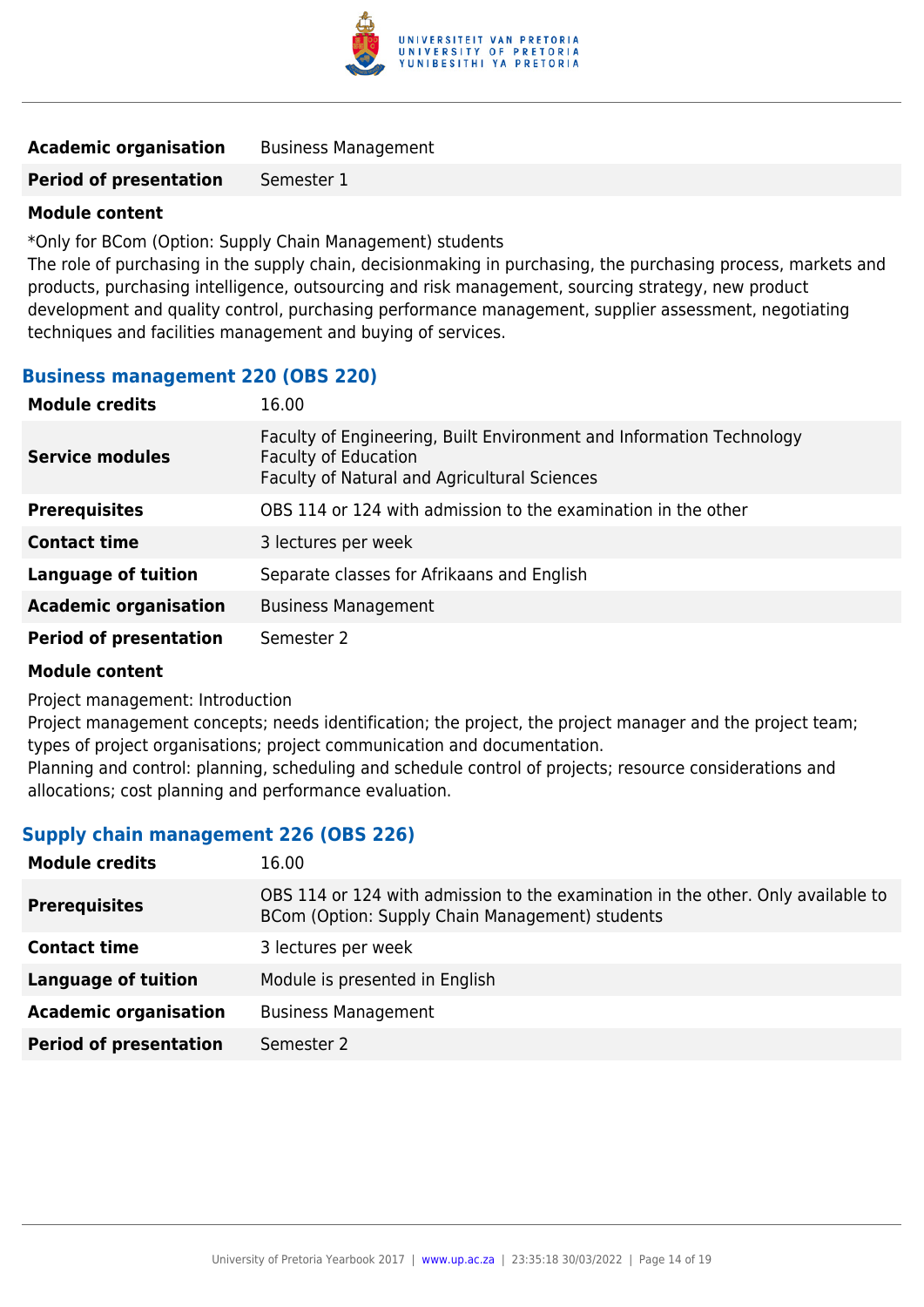

\*Only for BCom (Option: Supply Chain Management) students

Operations strategy and competitiveness; process analysis, product design and process selection; manufacturing; services; total quality management; operations reengineering; supply chain strategy; capacity management; just-in-time systems; forecasting; aggregate sales and operation planning; inventory control; operational scheduling; material requirements planning and theory of constraints.

### **Financial management 212 (FBS 212)**

| <b>Module credits</b>         | 16.00                                                                |
|-------------------------------|----------------------------------------------------------------------|
| <b>Service modules</b>        | Faculty of Engineering, Built Environment and Information Technology |
| <b>Prerequisites</b>          | FRK 111 and 121/122 or FRK 100 or FRK 101                            |
| <b>Contact time</b>           | 3 lectures per week                                                  |
| <b>Language of tuition</b>    | Module is presented in English                                       |
| <b>Academic organisation</b>  | <b>Financial Management</b>                                          |
| <b>Period of presentation</b> | Semester 1                                                           |

### **Module content**

Role and environment of managerial finance; Financial statement analysis; Cash flow and financial planning; Time value of money; Risk and return. Capital investment decisions; Working capital management.

### **Financial management 222 (FBS 222)**

| <b>Module credits</b>         | 16.00                                                                |
|-------------------------------|----------------------------------------------------------------------|
| <b>Service modules</b>        | Faculty of Engineering, Built Environment and Information Technology |
| <b>Prerequisites</b>          | FRK 111 and 122/121 or FRK 100 or FRK 101                            |
| <b>Contact time</b>           | 3 lectures per week                                                  |
| <b>Language of tuition</b>    | Module is presented in English                                       |
| <b>Academic organisation</b>  | <b>Financial Management</b>                                          |
| <b>Period of presentation</b> | Semester 2                                                           |

### **Module content**

Introduction to management accounting; Cost terms, concepts and classifications; Job-order costing; Process costing; Cost behaviour; Variable versus absorption costing; Cost-volume profit relationships; Budgeting.

### **Consumer behaviour 212 (BEM 212)**

| <b>Module credits</b>  | 16.00                                                                                                                                                |
|------------------------|------------------------------------------------------------------------------------------------------------------------------------------------------|
| <b>Service modules</b> | Faculty of Engineering, Built Environment and Information Technology<br><b>Faculty of Humanities</b><br>Faculty of Natural and Agricultural Sciences |
| <b>Prerequisites</b>   | <b>BEM 120 GS</b>                                                                                                                                    |
| <b>Contact time</b>    | 3 lectures per week                                                                                                                                  |
|                        |                                                                                                                                                      |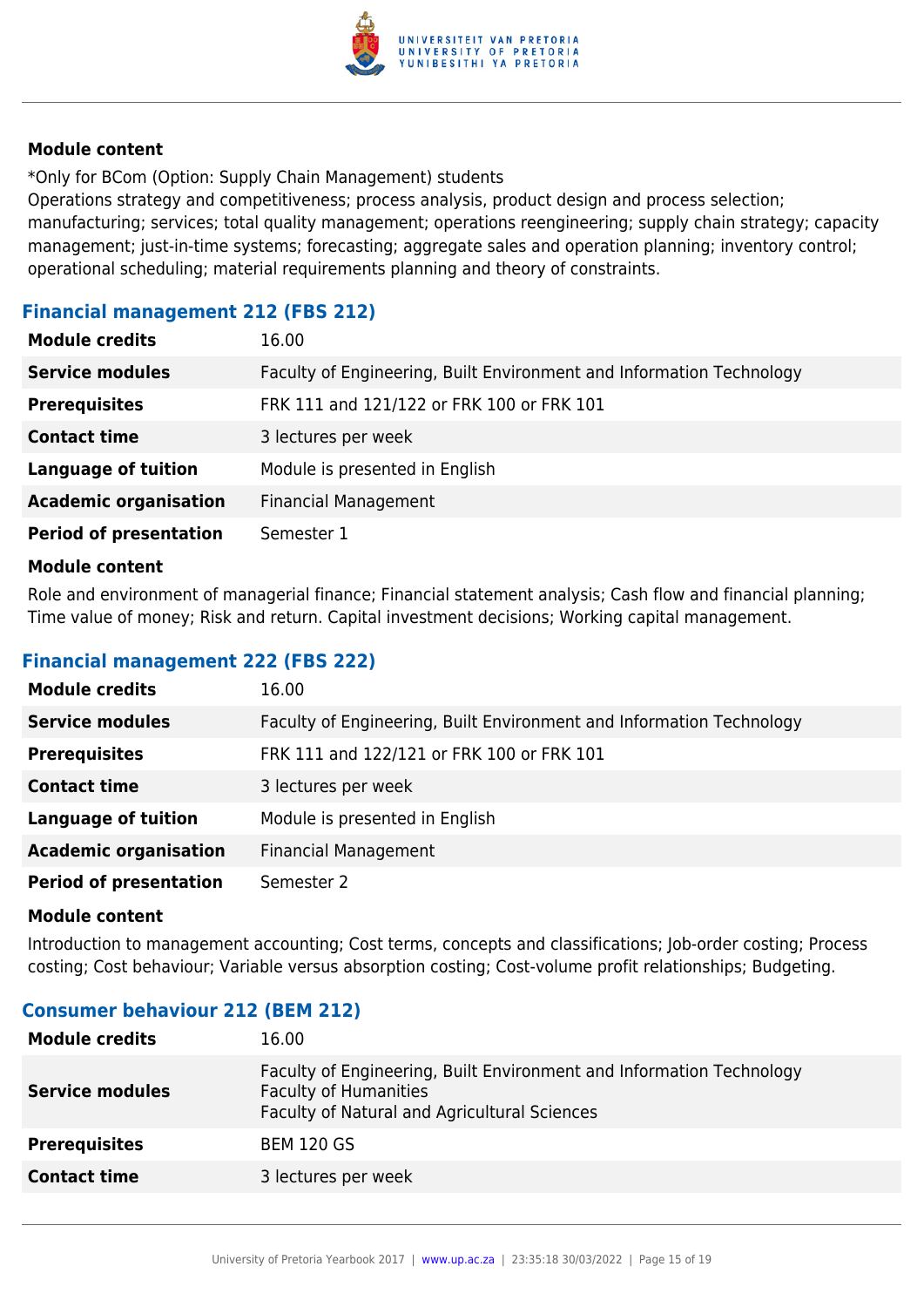

| Language of tuition           | Afrikaans and English is used in one class |
|-------------------------------|--------------------------------------------|
| <b>Academic organisation</b>  | Marketing Management                       |
| <b>Period of presentation</b> | Semester 1                                 |

Internal and external influencing factors of consumer behaviour, the consumer's decision process and application fields of consumer behaviour, consumerisms and social responsibility, buying behaviour of consumers in both product and service related industries, consumer psychology and the influence thereof on buying behaviour, psychology of pricing, influencing factors in consumer buying behaviour, the impact of various forms of marketing communication on buying behaviour.

### **Communication management 281 (KOB 281)**

| <b>Module credits</b>         | 5.00                           |
|-------------------------------|--------------------------------|
| <b>Contact time</b>           | 3 lectures per week            |
| Language of tuition           | Module is presented in English |
| <b>Academic organisation</b>  | Div Communication Management   |
| <b>Period of presentation</b> | Quarter 1                      |

### **Module content**

\*Module content will be adapted in accordance with the appropriate degree programme. Only one of KOB 281– 284 may be taken as a module where necessary for a programme.

Applied business communication skills

Acquiring basic business communication skills will enhance the capabilities of employees, managers and leaders in the business environment. An overview of applied skills on the intrapersonal, dyadic, interpersonal, group (team), organisational, public and mass communication contexts is provided. The practical part of the module (for example, the writing of business reports and presentation skills) concentrates on the performance dimensions of these skills as applied to particular professions.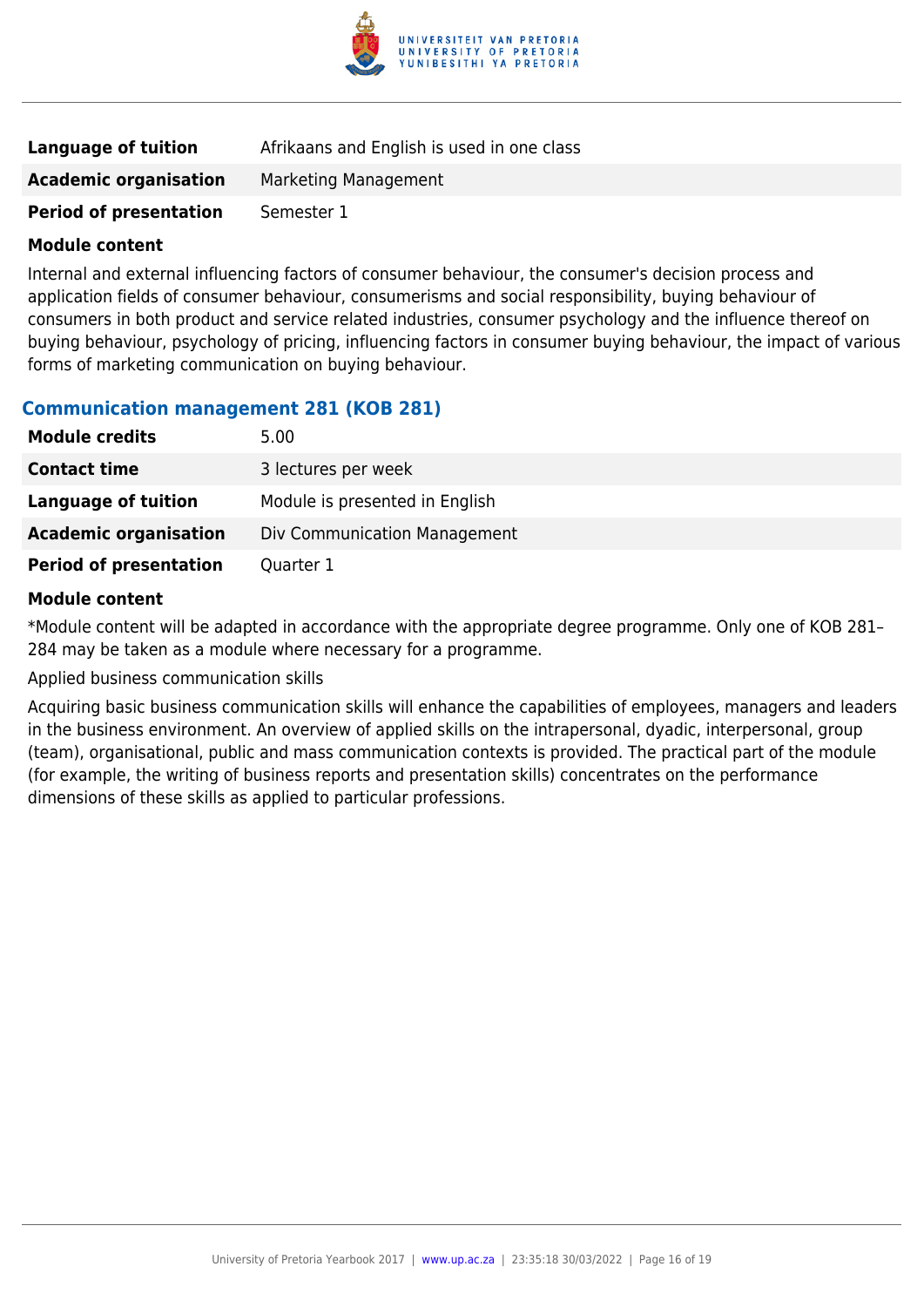

## Curriculum: Final year

**Minimum credits: 120**

### **Core modules**

### **Business management 310 (OBS 310)**

| <b>Module credits</b>         | 20.00                                                                                               |
|-------------------------------|-----------------------------------------------------------------------------------------------------|
| <b>Service modules</b>        | Faculty of Engineering, Built Environment and Information Technology<br><b>Faculty of Education</b> |
| <b>Prerequisites</b>          | OBS 114 or 124 with admission to the examination in the other                                       |
| <b>Contact time</b>           | 3 lectures per week                                                                                 |
| <b>Language of tuition</b>    | Separate classes for Afrikaans and English                                                          |
| <b>Academic organisation</b>  | <b>Business Management</b>                                                                          |
| <b>Period of presentation</b> | Semester 1                                                                                          |

### **Module content**

Human resource management and development

The environment in which human resource management takes place; job analysis; strategic human resource planning; equal employment opportunities; planning and management of training; development and careers; functioning in a global environment.

Negotiation and collective bargaining

The nature of negotiation; preparation for negotiation; negotiating for purposes of climate creation; persuasive communication; handling conflict and aggression; specialised negotiation and collective bargaining in the South African context.

### **Supply chain management 316 (OBS 316)**

| <b>Module credits</b>         | 20.00                                                                                                                                           |
|-------------------------------|-------------------------------------------------------------------------------------------------------------------------------------------------|
| <b>Prerequisites</b>          | OBS 114, OBS 124 with admission to the examination in OBS 216 and OBS 226.<br>Only available to BCom (Option: Supply Chain Management) students |
| <b>Contact time</b>           | 3 lectures per week                                                                                                                             |
| <b>Language of tuition</b>    | Module is presented in English                                                                                                                  |
| <b>Academic organisation</b>  | <b>Business Management</b>                                                                                                                      |
| <b>Period of presentation</b> | Semester 1                                                                                                                                      |

### **Module content**

\*Only for BCom (Option: Supply Chain Management) students

The transport environment; model selection and intermodel combinations; fundamental transport economics; transport planning; transport operations; transport legislation; transport strategies; warehouse methodologies; warehouse location and design; material handling equipment; warehouse operations; key performance indications and performance requirements.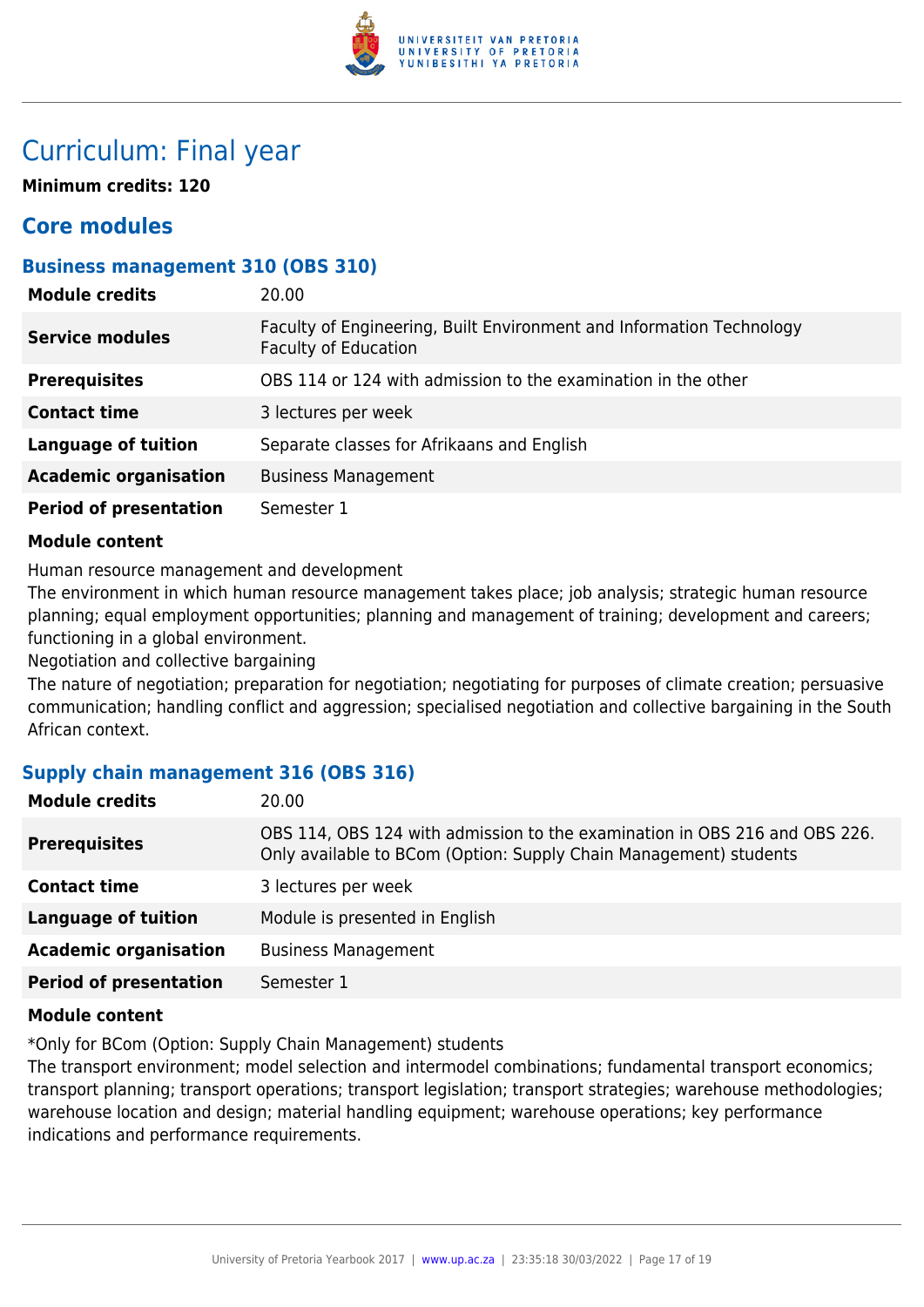

### **Business management 320 (OBS 320)**

| <b>Module credits</b>         | 20.00                                                                                               |
|-------------------------------|-----------------------------------------------------------------------------------------------------|
| <b>Service modules</b>        | Faculty of Engineering, Built Environment and Information Technology<br><b>Faculty of Education</b> |
| <b>Prerequisites</b>          | OBS 114 or 124 with admission to the examination in the other                                       |
| <b>Contact time</b>           | 3 lectures per week                                                                                 |
| <b>Language of tuition</b>    | Separate classes for Afrikaans and English                                                          |
| <b>Academic organisation</b>  | <b>Business Management</b>                                                                          |
| <b>Period of presentation</b> | Semester 2                                                                                          |

### **Module content**

Strategic management analysis and formulation

Basic concepts; formulation of mission; policy and objectives; external evaluation of the business environment; internal evaluation of the enterprise; including intellectual assets; the formulation and development of a strategic plan.

Strategic management implementation

The role of management in strategy implementation; budgets as instrument in the implementation process; leading processes of change within enterprises; supporting policies, procedures and information systems for implementation in the various functional areas; evaluation and control of implementation.

### **Supply chain management 326 (OBS 326)**

| <b>Module credits</b>         | 20.00                          |
|-------------------------------|--------------------------------|
| <b>Prerequisites</b>          | <b>OBS 316 GS</b>              |
| <b>Contact time</b>           | 3 lectures per week            |
| <b>Language of tuition</b>    | Module is presented in English |
| <b>Academic organisation</b>  | <b>Business Management</b>     |
| <b>Period of presentation</b> | Semester 2                     |

### **Module content**

\*Only for BCom (Option: Supply Chain Management) students

Corporate alignments; competitive positioning; customer service design; strategy design; channel strategy; network design; supply chain relationships; supply chain desig; supplier alignment; operations alignment; distribution alignment; demand alignment and logistics information systems.

### **International business management 359 (OBS 359)**

| <b>Module credits</b>      | 20.00                                                                |
|----------------------------|----------------------------------------------------------------------|
| <b>Service modules</b>     | Faculty of Engineering, Built Environment and Information Technology |
| <b>Prerequisites</b>       | OBS 114 or OBS 124 with admission to the examination in the other    |
| <b>Contact time</b>        | 2 lectures per week                                                  |
| <b>Language of tuition</b> | Separate classes for Afrikaans and English                           |